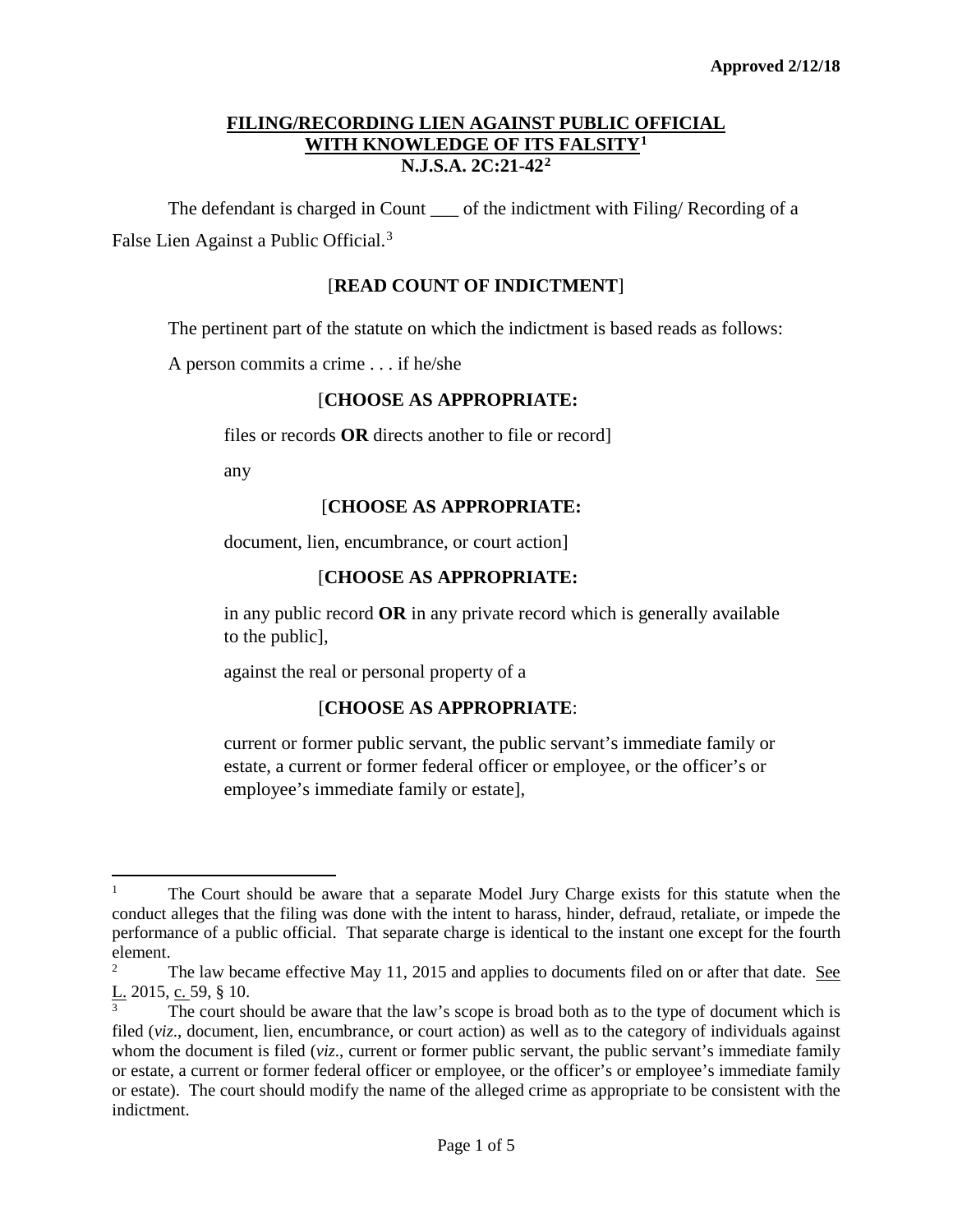on account of the performance or non-performance of that

# [**CHOOSE AS APPROPRIATE:**

public servant's, officer's, or employee's] official duties

knowing or having reason to know that such [**CHOOSE AS APPROPRIATE:** document, lien, encumbrance, or court action]

is false or contains any materially false, fictitious or fraudulent statement or representations.

In order to find the defendant guilty, the State must prove beyond a reasonable doubt the

following four elements.

- 1. The defendant knowingly [**CHOOSE AS APPROPRIATE:** filed or recorded **OR** directed another to file or record] a [**CHOOSE AS APPROPRIATE:** document, lien, encumbrance, or court action] in a [**CHOOSE AS APPROPRIATE:** public record **OR** a private record which is generally available to the public].
- 2. The filed **[CHOOSE AS APPROPRIATE]** document, lien, encumbrance, or court action was against the real or personal property of a **[CHOOSE AS APPROPRIATE:** current public servant, former public servant, public servant's immediate family member, public servant's estate, current federal officer, former federal officer, current federal officer's immediate family, former federal officer's immediate family, current federal employee, former federal employee, federal employee's immediate family or estate].
- 3. The defendant [**CHOOSE AS APPROPRIATE:** filed or recorded **OR** directed another to file or record] the [**CHOOSE AS APPROPRIATE:** document, lien, encumbrance, or court action] on account of the performance or non-performance of that [**CHOOSE AS APPROPRIATE**] public servant, officer, or employee's official duties.
- 4. The defendant knew or had reason to know that the [**CHOOSE AS APPROPRIATE:** document, lien, encumbrance, or court action] was false or contained any materially false, fictitious or fraudulent statement or representation.

The first element the State must prove beyond a reasonable doubt is that the defendant knowingly [**CHOOSE AS APPROPRIATE**: filed or recorded **OR** directed another to file or record] a [**CHOOSE AS APPROPRIATE:** document, lien, encumbrance, or court action] in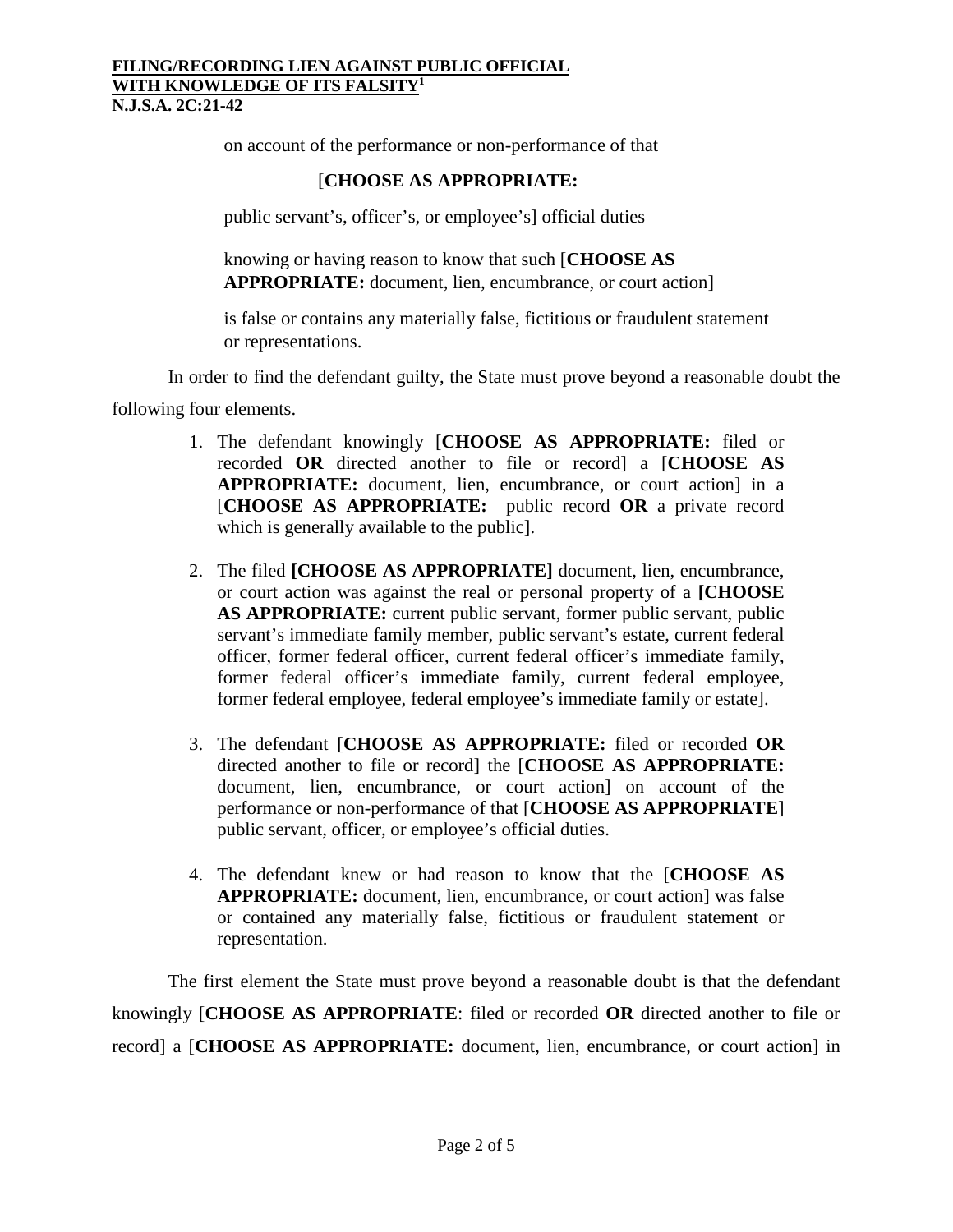[**CHOOSE AS APPROPRIATE**: a public record **OR** a private record which is generally available to the public].

A person acts knowingly with respect to the nature of his/her conduct or the attendant circumstances if he/she is aware that his/her conduct is of that nature, or that such circumstances exist, or he/she is aware of a high probability of their existence. A person acts knowingly with respect to a result of his/her conduct if he/she is aware that it is practically certain that his/her conduct will cause such a result. "Knowingly," "with knowledge," or equivalent terms have the same meaning.<sup>[4](#page-2-0)</sup>

Knowingly is a state of mind and cannot be seen and can only be determined by inference from conduct, words, or acts. Therefore, it is not necessary that witnesses be produced by the State to testify that a defendant said that he/she knowingly did something. His/Her knowledge may be gathered from his/her acts and his/her conduct and from all he/she said and did at the particular time and place and from all the surrounding circumstances reflected in the testimony and evidence adduced at the trial.

A lien is defined as a charge upon real or personal property for the satisfaction of some debt or duty. A lien is a generic term that includes any claim, encumbrance, or charge on property for payment of some debt, obligation or duty whether acquired by contract or by operation of law. [5](#page-2-1)

A public record is a written memorial made by a public officer who is authorized by law to make it.<sup>[6](#page-2-2)</sup>

Here, the State alleges that S<sub>quiv</sub> in evidence, was a [**CHOOSE AS APPROPRIATE:** document, lien, encumbrance, or court action] which was filed in a [**CHOOSE AS APPROPRIATE:** public record **OR** a private record which is generally available to the public]. The State further alleges that it was knowingly filed by **[CHOOSE AS APPROPRIATE:** the defendant **OR** under the direction of the defendant. [If appropriate: The defendant contends

\_\_\_\_\_\_\_\_\_\_\_\_\_\_\_\_\_\_\_\_\_\_\_\_\_\_\_\_\_\_\_\_\_\_\_\_\_\_\_\_\_\_\_\_\_\_\_].

 $\overline{a}$ 

<span id="page-2-0"></span><sup>&</sup>lt;sup>4</sup> N.J.S.A. 2C:2-2(b)(2).<br><sup>5</sup> Princeton Office y. Ply

<span id="page-2-1"></span> $\frac{5}{100}$  Princeton Office v. Plymouth Park, 218 N.J. 52 (2014).

<span id="page-2-2"></span><sup>6</sup> Mason v. City of Hoboken, 196 N.J. 51, 67 (2008); *quoting*, Nero v Hyland, 76 N.J. 213, 222 (1978).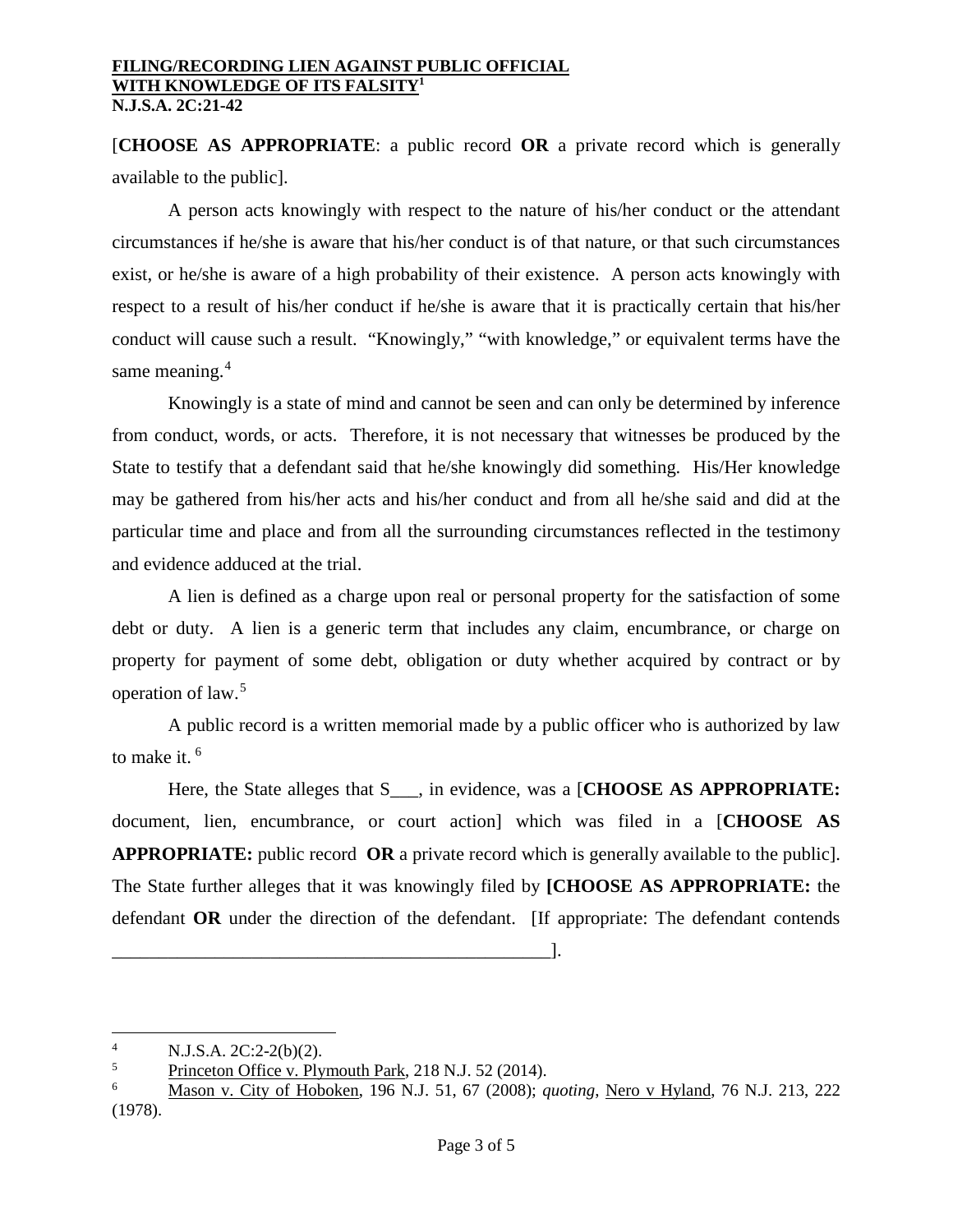The second element the State must prove beyond a reasonable doubt is that the [**CHOOSE AS APPROPRIATE:** document, lien, encumbrance, or court action] was against the real or personal property of a [**CHOOSE AS APPROPRIATE:** current public servant, former public servant, public servant's immediate family member, public servant's estate, current federal officer, former federal officer, current federal officer's immediate family, former federal officer's immediate family, current federal employee, former federal employee, federal employee's immediate family or estate].

Property means anything of value, including real estate, tangible and intangible personal property, and other interests in or claims to wealth.<sup>[7](#page-3-0)</sup>

Public servant means any officer or employee of government, including legislators and judges, and any person participating as juror, advisor, consultant or otherwise, in performing a governmental function, but the term does not include witnesses.<sup>[8](#page-3-1)</sup>

The third element the State must prove beyond a reasonable doubt is that the defendant [**CHOOSE AS APPROPRIATE:** filed or recorded **OR** directed another to file or record] the [**CHOOSE AS APPROPRIATE:** document, lien, encumbrance, or court action] on account of the performance or non-performance of that [**CHOOSE AS APPROPRIATE**] public servant, officer, or employee's official duties.

Here, the State alleges that the [**CHOOSE AS APPROPRIATE**] document, lien, encumbrance, or court action] was filed because of the [performance or non-performance] of \_\_\_\_\_\_\_\_\_\_\_\_'s official duties. [If appropriate: The defendant contends \_\_\_\_\_\_].

The fourth element the State must prove beyond a reasonable doubt is that the defendant knew or had reason to know that the [**CHOOSE AS APPROPRIATE:** document, lien, encumbrance, or court action] was false or contained any materially false, fictitious or fraudulent statement or representation. I have already explained to you the definition of "Knowingly" and its equivalent terms.

If you find that the State has proven each and every one of the four elements beyond a reasonable doubt, then you must find the defendant guilty. If you find that the State has failed to

 $\overline{\phantom{a}}$ 

<span id="page-3-0"></span> $N.J.S.A.$   $2C:20-1(g)$ . This is admittedly a small portion of the longer definition in this subsection; other portions of the definition can be added in if needed.

<span id="page-3-1"></span>See N.J.S.A. 2C: 27-1(g).